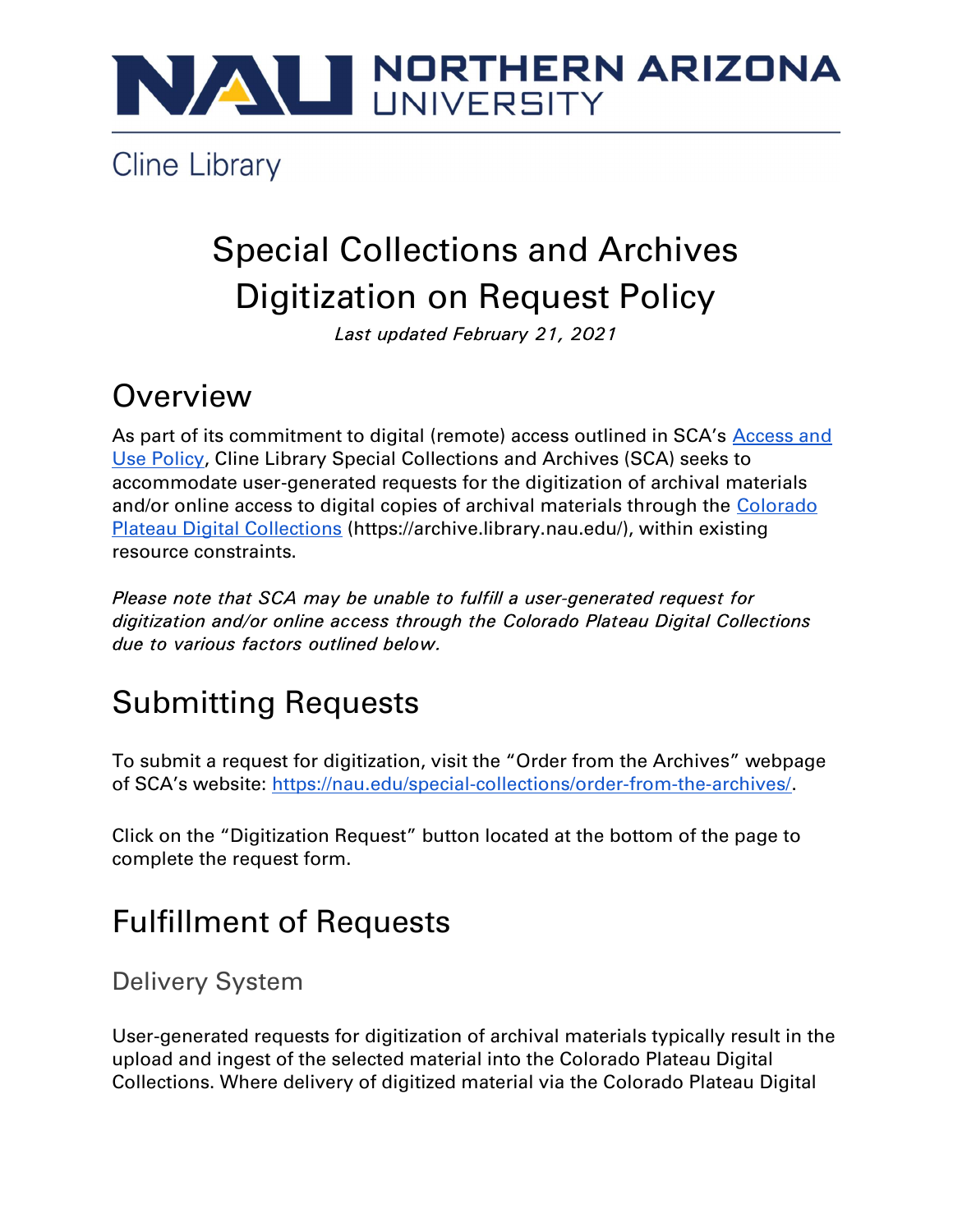Collections is inappropriate or unfeasible, SCA will seek to provide an alternate mode of delivery on a case-by-case basis.

Please note that digital and digitized materials in the Colorado Plateau Digital Collections are *access copies only*, meaning that they cannot be reproduced or used in publication without obtaining appropriate permissions from SCA and/or the appropriate rights holders. Requests for digitization which involve obtaining permission for reproduction and/or high-resolution digital copies fall under SCA's Image Use Policy. Researchers should contact the department with further questions.

#### Fulfillment Time

SCA seeks to fulfill user-generated requests for digitization and/or online access through the Colorado Plateau Digital Collections in a timely manner. The department endeavors to provide accurate estimates regarding the fulfillment time(s) for user-generated requests for digitization and/or online access. Fulfillment times vary based on a number of factors.

## Limitations for Digitization Requests

#### Content and Scope of Request

If a user requests the digitization of material whose content and scope is inappropriate for ingest into the Colorado Plateau Digital Collections, the request for digitization and/or online access through the Colorado Plateau Digital Collections may be declined. Alternatively, the user may be able to pay any applicable reformatting fees to obtain a digital copy of the material for personal use only by contacting an SCA order fulfillment specialist.

#### Processing Status of Materials

SCA does not digitize materials from unprocessed or minimally processed archival collections. Requests for digital copies of materials from unprocessed or minimally processed collections trigger further processing activities before they can be fulfilled. Such requests will be reviewed by the department on a case-bycase basis. Please see SCA's Arrangement and Description Policy for more information.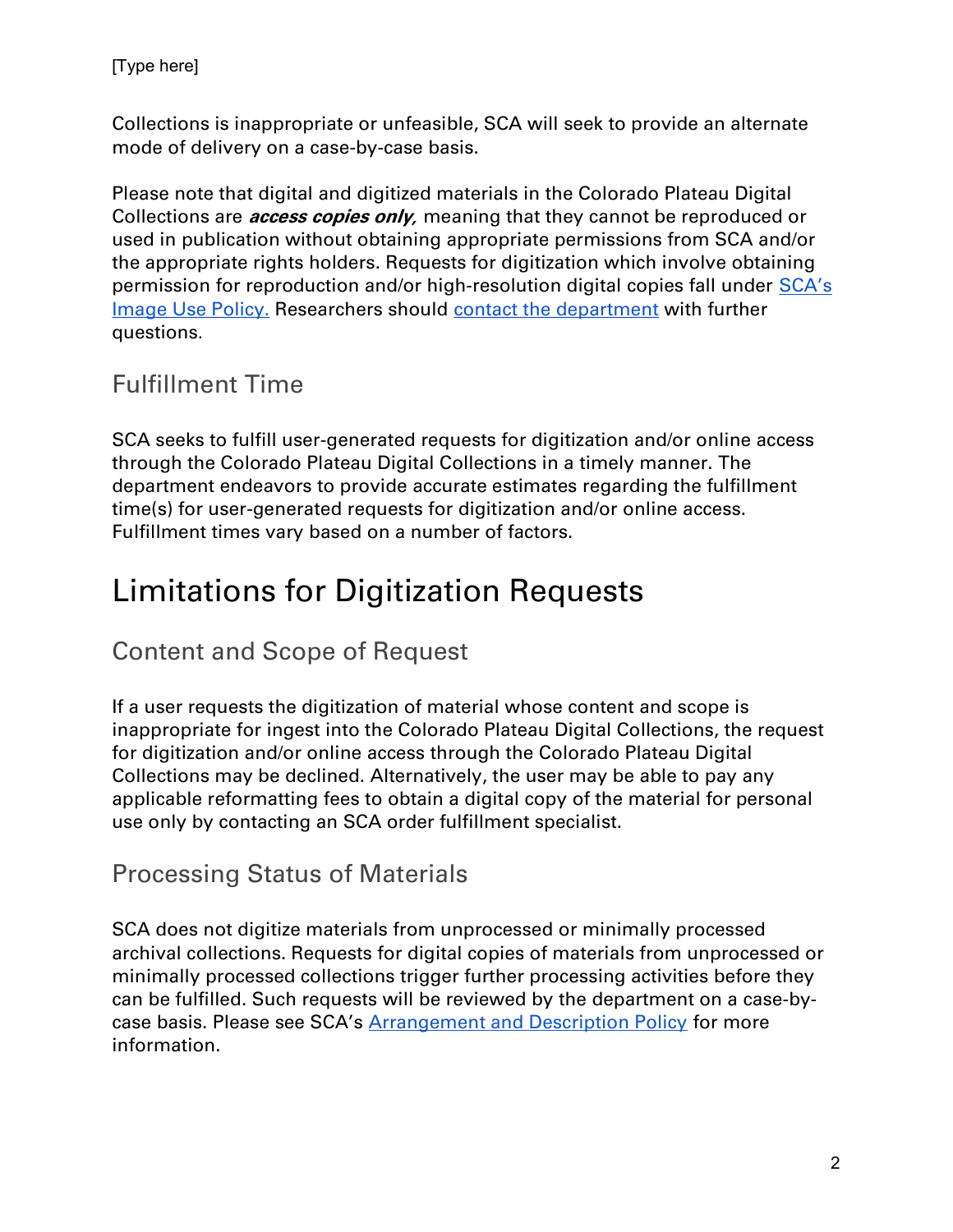#### Quantity/Extent of Materials

SCA may be unable to accommodate requests for digitization which involve a large quantity or extent of original materials. Such decisions will be made on a case-by-case basis by SCA staff.

#### Physical Condition of Materials

Some archival materials held by Special Collections and Archives are extremely fragile or in poor physical condition. SCA may decline to digitize materials where digitization activities pose a significant risk of damage to the original materials. Please see SCA's **Preservation Policy** for more information.

#### Format-Specific Concerns

SCAs is limited in its in-house digitization capabilities and cannot digitize all formats to its current capture standards. SCA may decline to digitize materials where the format or size of the materials mean that the department is unable to handle them in-house or the resources required for digitization are not available. Alternatively, users may collaborate with SCA to financially support digitization of the requested material by an external vendor.

#### Existing Access Restrictions

SCA is unable to digitize materials and provide online access through the Colorado Plateau Digital Collections where existing access restrictions for the archival collection(s) prohibit digitization and/or online access to said materials. Please see SCA's Collections Management Policy for more information.

#### Cultural Sensitivity Concerns

As part of its commitment to the Protocols for Native American Archival Materials, SCA may be unable to fulfill requests for digitization for materials which would trigger consultation with SCA's institutional partners regarding cultural sensitivity concerns for Indigenous communities.

In such instances, SCA will inform the user of the issue(s) at hand regarding the request for digitization. SCA will contact the appropriate cultural partner(s) to request review or consultation regarding the request for digitization. The